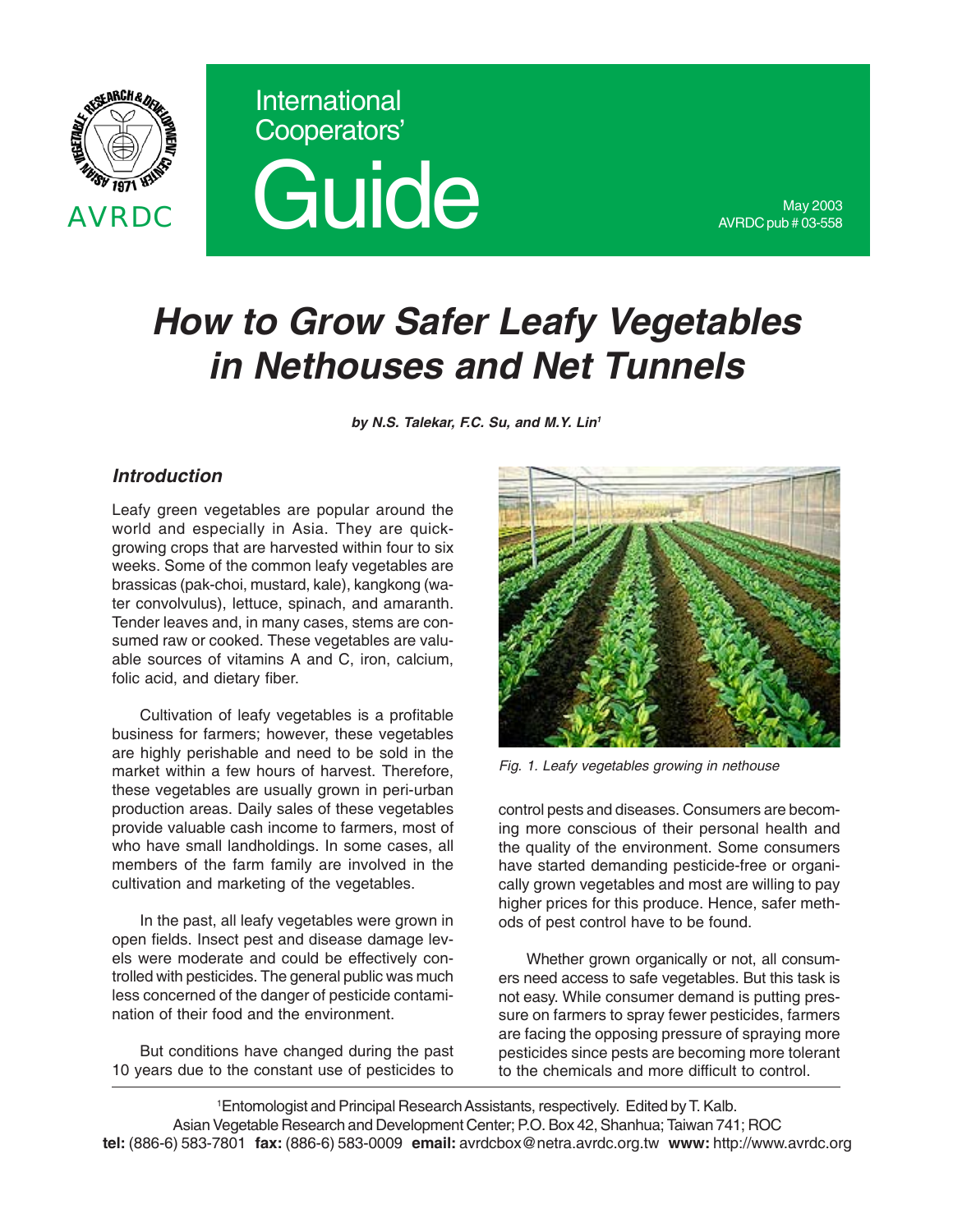Many farmers have responded to these realities by growing leafy vegetables under protective structures, especially large nethouses (Fig. 1). These structures vary in size and the protective materials used to construct them. The most economical and widely used structure is a 2-m-high iron infrastructure with a single door and covered with nylon netting. The netting is usually 16-mesh (hole size 1.6 mm), which allows free flow of air, minimizes build-up of temperature inside the nethouse, and reduces radiation levels by only about 15%. The porous nature of the net helps it to withstand strong winds without much damage.

However, insect damage to vegetables inside these net structures is still common. Sometimes insect damage inside nethouses can be higher than in the open field because some pest insects can pass through 16-mesh nets but many of pests' natural enemies, which roam the open fields, cannot. At the same time, environmental factors such as rain and wind, which help reduce pest damage outside, are less effective inside the nethouses. Therefore, farmers still use chemical pesticides to protect their leafy vegetables inside these nethouses, thereby defeating one of the greatest potential benefits of these structures—producing pesticide-free vegetables.

AVRDC has been working on the management of insect pests of leafy vegetables under net structures. We have designed a suitable nethouse structure and its maintenance procedure. This procedure emphasizes preventing entry of all damaging insects inside these nethouses, thereby reducing the need to use pesticides. In fact, over the past two years, we have cultivated 15 cycles of various leafy vegetables—free of any pesticide use without loss of yield or quality of the produce.

### *Choice of land*

Choose the highest area of the field for constructing the structure (Fig. 2). This reduces the chances of flooding as well as bringing in insects or pathogens from elsewhere into the nethouse during flooding. Besides damaging and delaying the harvest of the standing crop, flooding can also postpone planting of the next crop. This loss can be substantial considering the high investment needed to construct such structures.



*Fig. 2. Choose an elevated, well-drained area for the nethouse.*

# *Flood the land*

Once you have selected the land, flood the area on which the nethouse is to be constructed including an extra 2-m-wide border around the perimeter along all four sides (Fig. 3). There should be 15 to 25 cm of water standing continuously for four to seven days. If feasible, puddle the field with suitable farm equipment; this helps to kill insects, some pathogens, and nematodes in the soil.

After flooding, drain the water and allow the soil to dry sufficiently. Do not allow any plant to grow in the flooded area before construction of the nethouse. This will ensure there are no plantfeeding insects or mites in the area.



*Fig. 3. Flood the land to kill soil-borne pests*

#### *Proper design and construction*

Proper design and construction of the nethouse, irrespective of its size and shape, is required to ensure that pests will not enter the structure. There are two critical factors: 1) the choice of mesh size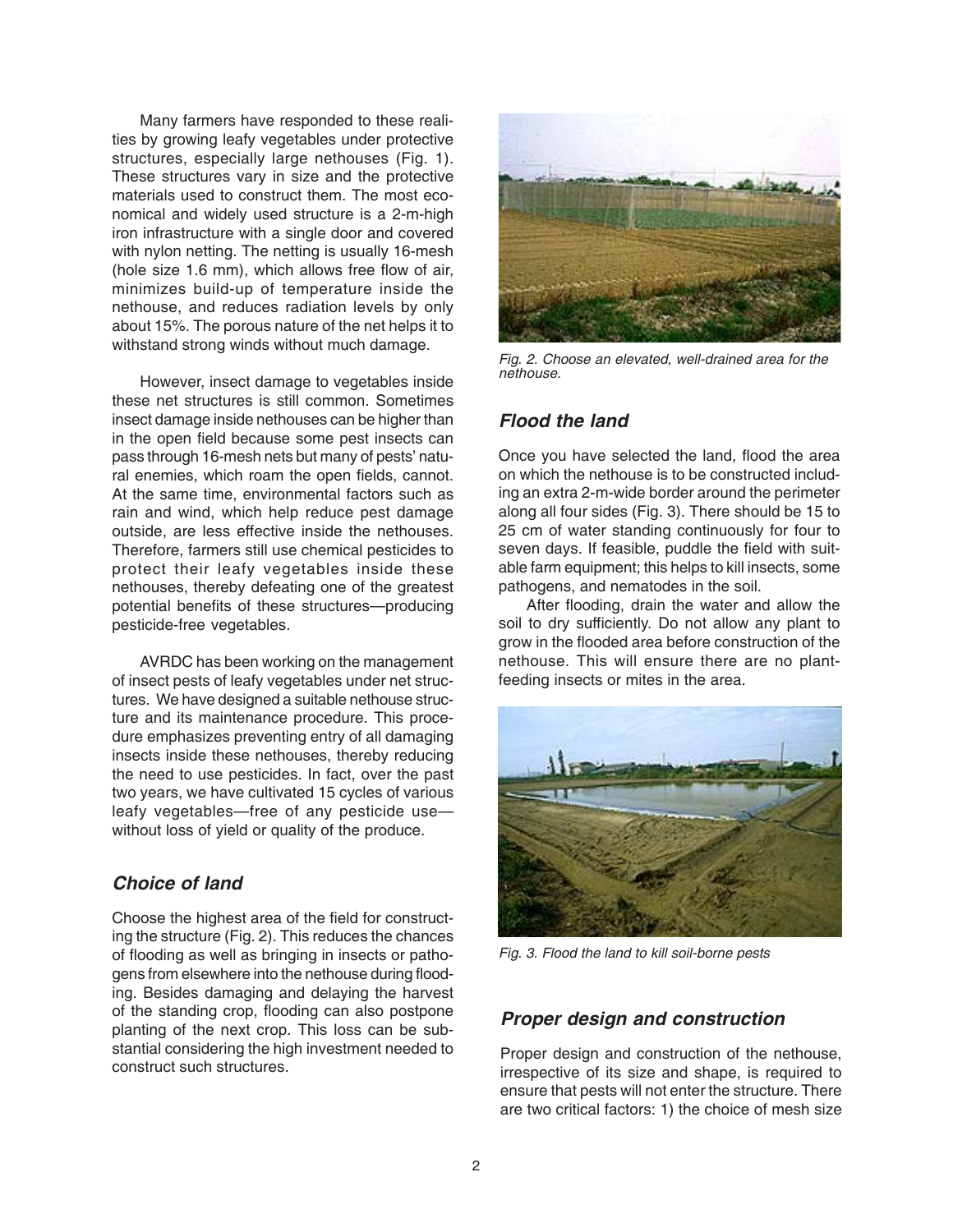of netting, and 2) design and location of two double doors to the structure.

Select size 32-mesh (32 holes per inch or hole size 0.8 mm), uniformly weaved, durable quality, nylon netting. Make sure the holes are uniformly 0.8 mm wide. The use of net of any lower mesh, for example, 16-mesh (hole size 1.6 mm), is not advisable because the larger gaps in the netting allow several species of insects to enter the nethouse (Fig. 4). These pests include diamondback moth (*Plutella xylostella*), striped flea beetle (*Phyllotreta striolata*), leaf miners, and aphids. The former two species are serious pests of crucifers while the latter two pest groups attack a wide variety of vegetables.



*Fig. 4. Diamondback moths (long insects) and striped flea beetles (globular insects) can penetrate through 16-mesh (left), but not 32-mesh (right) netting*

Finer mesh nets with smaller size holes, such as 40- or 64-mesh, are available in the market and can be used. However, air does not flow readily through these nets and temperatures inside these nethouses rise to harmful levels. The transmission of sunlight is also reduced measurably due to blockage of holes by dust particles blown by the wind. This problem is much less with size 32-mesh.

Good quality, uniformly woven, size 32-mesh netting does not allow diamondback moth or striped flea beetle to pass through. It will allow a few aphids and thrips to penetrate but their numbers are miniscule and will not damage leafy vegetables harvested within four to six weeks.

The other critical matter in the design of the nethouse is the number and location of doors. The doors are easy entry points for pest insects to get inside nethouses. Most nethouses have only one door. This allows easy entry of insects when a farmer opens the door or gaps develop between the door panel and soil surface. We have come across many instances of these doors being kept halfway or fully open while farmers are operating inside.

A double door with two sliding panels is adequate, but the arrangement of two double doors at right angles to each other is best (Figs. 5, 6). The larger double door (Panels 1 and 2) is used only at planting and harvesting to enable farm equipment in and out of the structure. When entering or leaving, only one door should be opened at a time. When not in use, these doors should be shut promptly to prevent insects entering the structure. We suggest that after planting, Panel 1 should be shut tight or even locked shut until harvest. This will prevent opening of this door (accidentally or otherwise) and minimize entry of insects. The smaller double door (Panels 3 and 4) is erected at a right angle to the larger double door and should be used for entering the structure for daily opera-



*Fig. 5. Two sliding double doors are recommended*



*Fig. 6. Diagram of nethouse opening; arrows indicate directions that doors (indicated by slanted boxes) slide*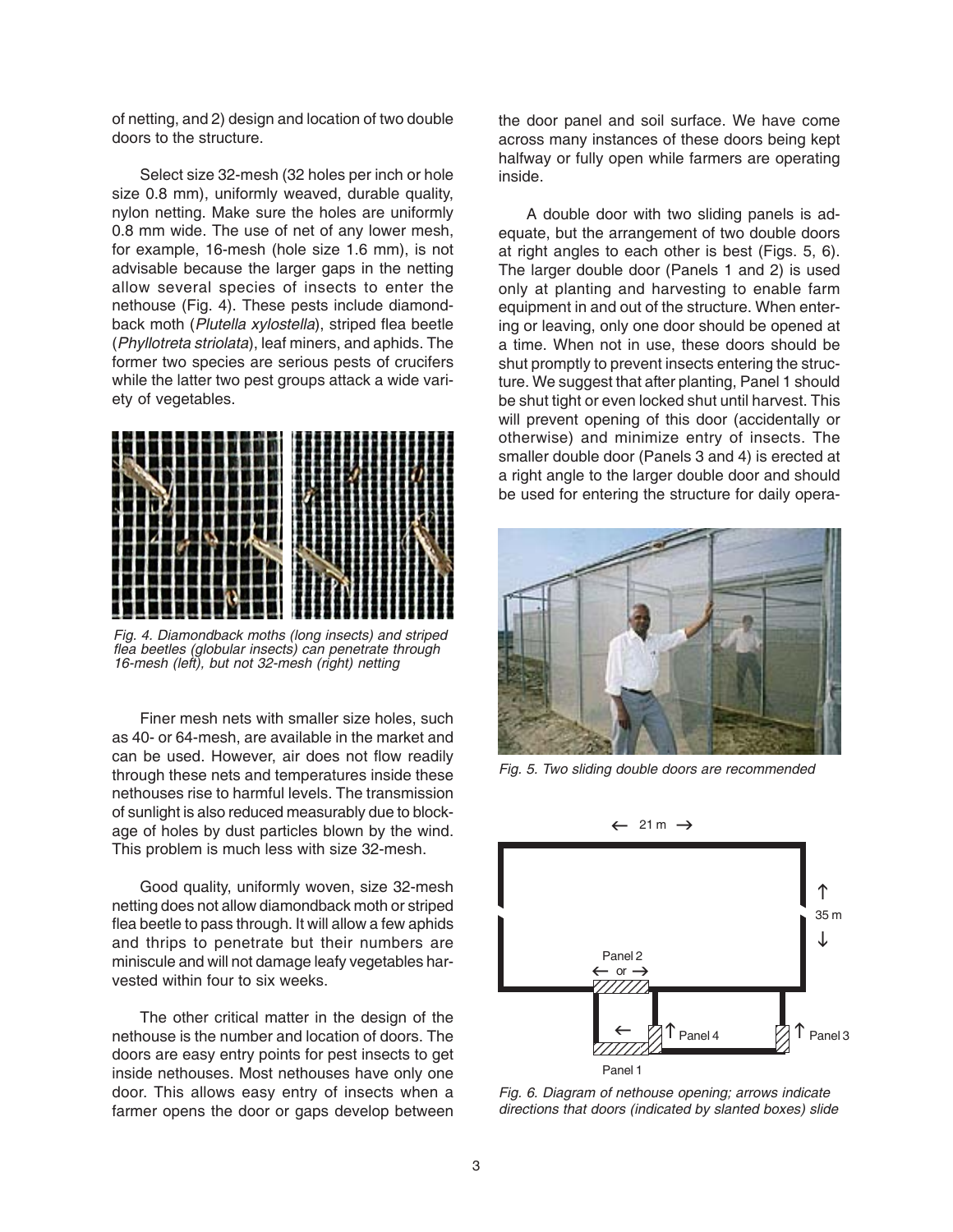tions. Here also, while entering or leaving the nethouse only one door is to be opened at a time and shut promptly when not in use. If necessary, the walkway between Panels 3 and 4 can be shortened to 2 m but not less.

These doors should be erected at the side of the nethouse opposite the direction of the wind encountered during most of the year.

## *Crop selection*

Although market demand determines what vegetables to grow inside the net structures, rotating crops from different plant families is highly recommended (Fig. 7). This is especially true when cultivating crucifers such as kale, pak-choi, and mustard. Cultivation of these crucifers season after season leads to poor crop growth and low yield due to accumulation of undesirable crucifer root exudates in the soil. Growing of non-crucifers such as kangkong, lettuce, amaranth, or spinach should follow growing of crucifer species.

Crop rotation will reduce accumulation of undesirable chemicals in soil and lets one grow healthy vegetables continuously season after season. If market demand requires a farmer to grow crucifers continuously, we suggest that the nethouse be divided into two halves; one half is planted to crucifer and the other to non-crucifer in each crop cycle. During succeeding crop cycles, one should rotate the crop and plant non-crucifer over the half of the land that was planted to crucifer in the immediate preceding season, and vice versa.



*Fig. 7. Crop rotation is recommended to minimize insect and pest damage; rotate crucifers such as Chinese cabbage (top) and pak-choi (bottom) with noncrucifers, for example, lettuce (right) and vegetable amaranth (left)*

#### *Insect pest and disease management*

When we followed the above steps, we prevented damage to all tested leafy vegetables (pakchoi, kale, amaranth, lettuce, spinach, kangkong) by all insect pests, except occasional infestation of common armyworm (*Spodoptera litura)*. This insect is a big moth and cannot enter through 32 mesh netting. However, the female moths of this pest lay eggs in small batches on the top of the net (Fig. 8) and tiny larvae hatching from these eggs drop through the holes over the crop inside the nethouse. This starts a new infestation.

This insect, however, can be controlled by application of biological pesticide based on *Bacillus thuringiensis*. In some countries, a virus-based biopesticide, specifically designed to kill the larvae of this pest, is available. It is essential to observe the crop frequently and spray bio-pesticides only when insect damage is prevalent. Chemical pesticide should only be used when absolutely necessary. We discourage the use of chemical pesticides due to the unnecessary risk of toxic pesticide residues on the vegetables.

Occasionally, if the gaps between door panels and the main frame of the nethouse are not tightly shut, adults of striped flea beetle can enter the nethouse and damage the crop. For this purpose Panel 1, which is the major barrier for the entry of this pest, should always be closed tight, making sure there are no gaps between the door panel and the land or frame of the nethouse and door panel.

We rarely face disease problems. This we attribute to our strict use of crop rotation. Dampingoff caused by *Pythium* or other fungi may infect



*Fig. 8. Common armyworm eggs laid on netting may hatch (left) and drop inside nethouses onto plants (right)*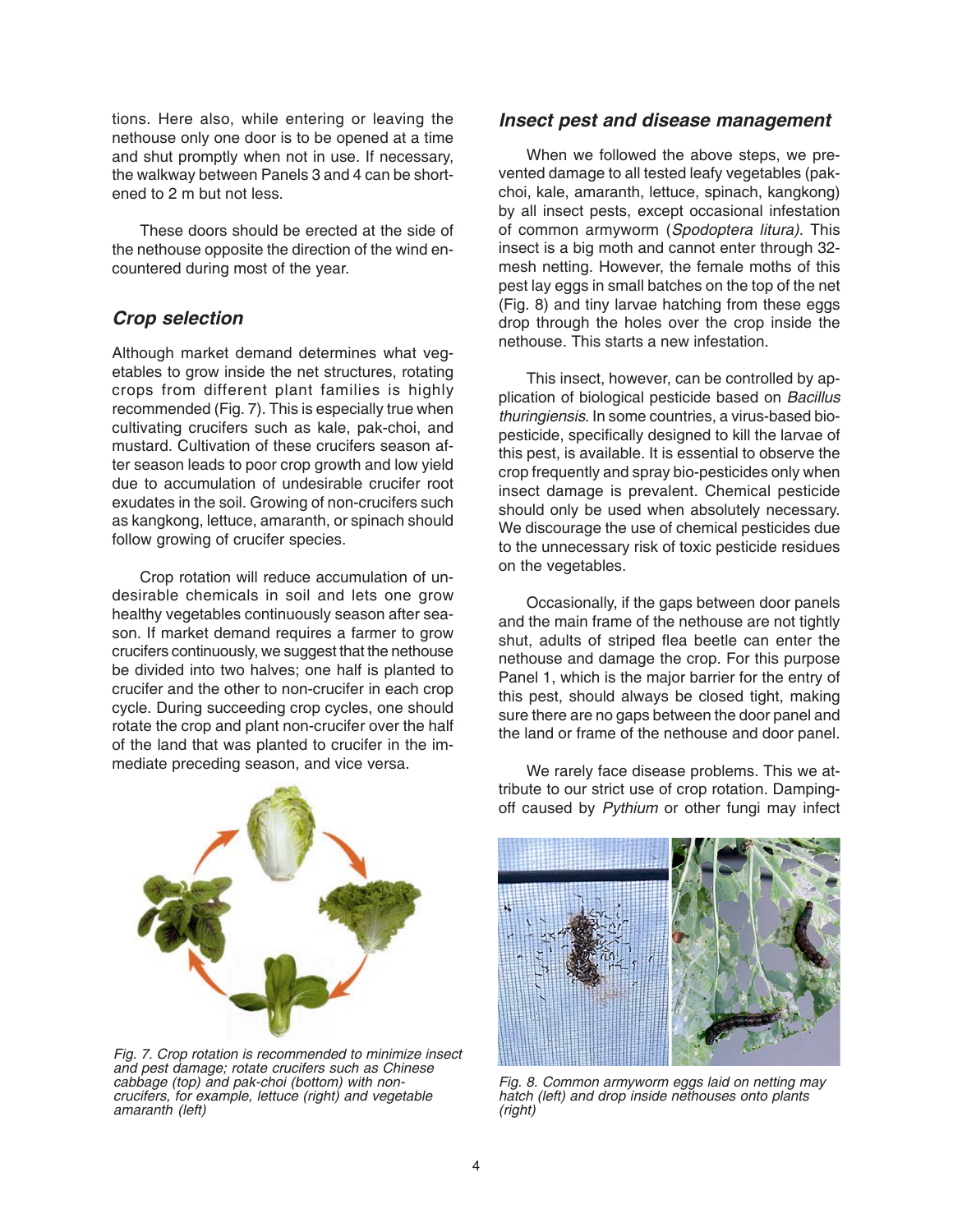young plants inside, especially during the hot-wet season. Damage by these soil-borne diseases occurs in small patches. We recommend prompt uprooting and destruction of the infected young seedlings. Such soil-borne diseases, in general, can be controlled by sowing fungicide-treated seeds, using healthy seedlings, using raised beds to improve soil drainage, and promptly removing all plant debris after harvest. For fungicide use, identify the diseases correctly, check local recommendations, and follow instructions on the label.

For a healthier crop environment and reduced pest and disease problems, we suggest flooding of the soil followed by puddling for one to two weeks, at least once every two years. This can be done with minimum loss of earnings during the peak vegetable supply season, such as winter when vegetable prices are low. In areas where paddy rice is grown widely, we suggest growing of paddy rice for one season in the nethouse area every two years.

Some farmers stagger their plantings of leafy vegetables of the same species inside nethouses. Under such conditions, vegetables of various growth stages are always present inside the same nethouse. This is a risky practice because, if indeed insects are inside the nethouse, they will move readily from older to younger plants, which tend to be more vulnerable to pest damage.

We suggest that if staggered plantings are to be practiced, farmers should inspect the nethouse frequently and plug the holes promptly to make sure no insect enters inside. If feasible, plant only one or two crops of equal duration in order to break the cycle of pests between crops.

#### *Postharvest care*

Immediately after harvest, the land should be cleared of all plant debris. This will reduce carryover of pests and diseases to subsequent crops. Clean the net if it is soiled. We use pressurized water to clean the net. The net is to be cleaned from inside (Fig. 9). This will reduce accumulation of water inside the nethouse and enable planting of crops without delay. Such cleaning removes dust and insect eggs from the net and increases transmission of sunlight.

Compost or other manures can be applied at this time. However, make sure the manure is fully decomposed and free of pests, especially grubs.



*Fig. 9. Clean the net from the inside of the nethouse*

The manure should be finely ground and passed through 8-mesh sieve.

#### *Summary of key points for nethouses*

- Choose an elevated and well-drained area for construction of nethouse.
- Flood the area so that 15 to 25 cm of water stands continuously for four to seven days.
- Drain the field, allow the soil to dry, and construct the nethouse without delay.
- Use 32-mesh nylon netting that is uniformly weaved and of durable quality.
- A double door with two sliding panels is adequate, but an arrangement of two double doors at right angles to each other is best.
- Keep the nethouse tightly sealed at all times.
- Rotate crops chosen from different plant families to reduce pest and disease problems.
- Monitor crops closely and use pesticides only when absolutely necessary. Follow local recommendations and safety instructions carefully.
- After harvest, clean soil of all debris.
- Maintain the cleanliness and integrity of the netting.

# *Constructing and managing net tunnels*

Farmers who cannot afford the high initial costs in construction of nethouses can grow safer vegetables under temporary net tunnels. These tunnels are constructed and maintained with the same care as for nethouses. The location of tunnels needs to be shifted from season to season to minimize damage by soil-borne pests such as striped flea beetle.